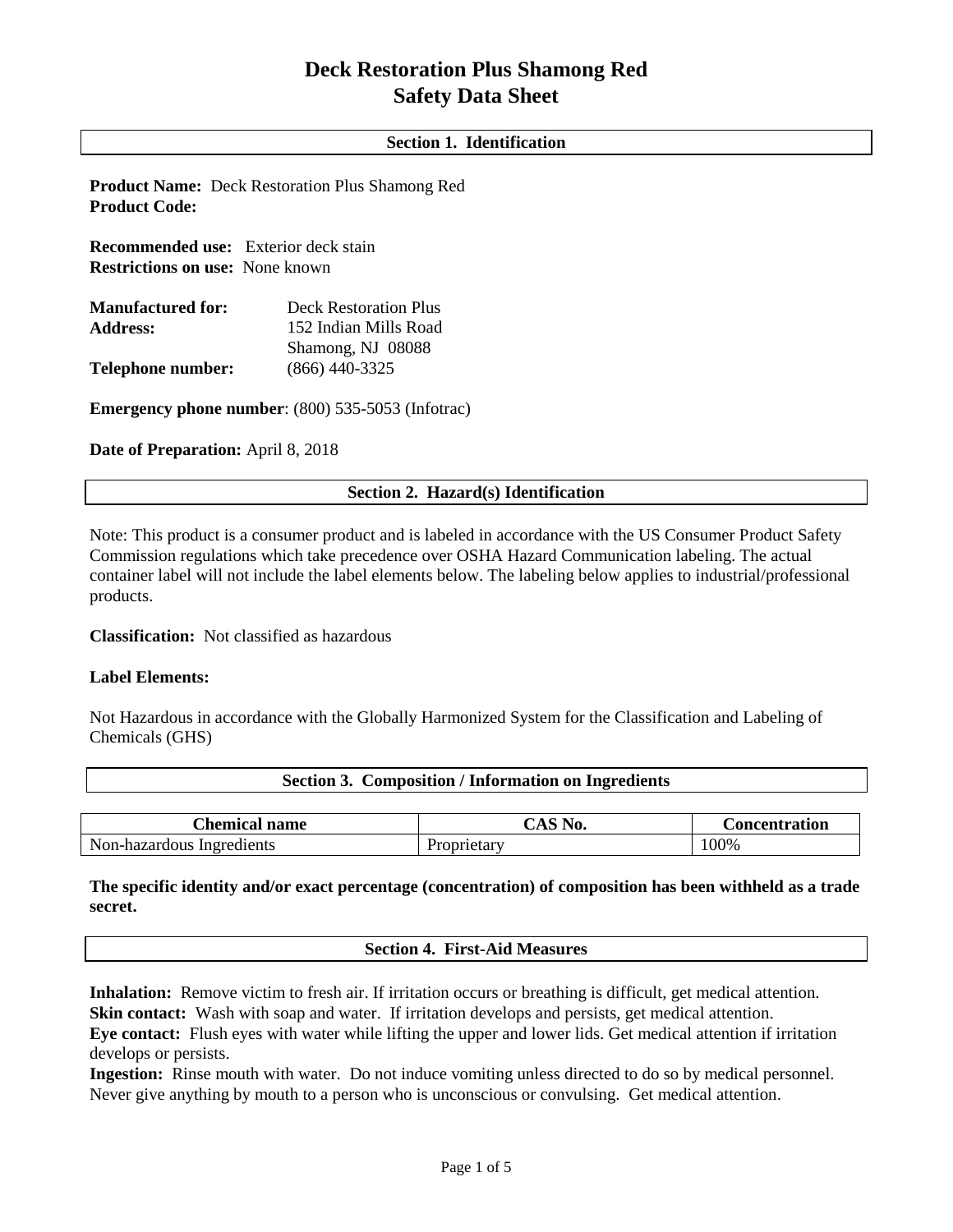**Most important symptoms/effects, acute and delayed:** Contact with eyes may cause mild eye irritation. Prolonged skin contact may cause skin irritation. Inhalation of mists may cause upper respiratory tract irritation. Swallowing large amounts may cause gastric upset.

**Indication of immediate medical attention and special treatment, if necessary:** None expected under normal conditions of use. If large amounts are swallowed, get medical attention.

## **Section 5. Fire-Fighting Measures**

**Suitable (and unsuitable) extinguishing media:** Use medical appropriate for the surrounding fire.

**Specific hazards arising from the chemical:** Combustion may produce carbon oxides.

**Special protective equipment and precautions for fire-fighters:** Firefighters should wear full emergency equipment and NIOSH approved positive pressure self-contained breathing apparatus. Cool fire exposure containers with water.

## **Section 6. Accidental Release Measures**

**Personal precautions, protective equipment, and emergency procedures:** Wear appropriate protective clothing and equipment to prevent eye and skin contact.

**Environmental precautions:** Avoid release to the environment. Report spill as required by local and federal regulations.

**Methods and materials for containment and cleaning up:** Collect spilled material with inert material and place into a closable container for disposal. Wash spill area with water.

# **Section 7. Handling and Storage**

**Precautions for safe handling:** Avoid contact with eyes, skin and clothing. Avoid breathing spray or mists. Use with adequate ventilation. Wash thoroughly after handling. Keep out reach of children.

Empty containers retain product residues. Follow all SDS precautions in handling empty containers.

**Conditions for safe storage, including any incompatibilities.** Store in a cool, well-ventilated area away from oxidizing agents. Protect from physical damage.

## **Section 8. Exposure Controls / Personal Protection**

## **Exposure guidelines:**

| Non-<br>-hazardous<br>Ingredients | --<br>usnec<br>ма |
|-----------------------------------|-------------------|
|                                   |                   |

**Appropriate engineering controls:** None needed under normal conditions of use. For operations where exposures are excessive mechanical ventilation such as local exhaust may be required.

## **Individual protection measures, such as personal protective equipment:**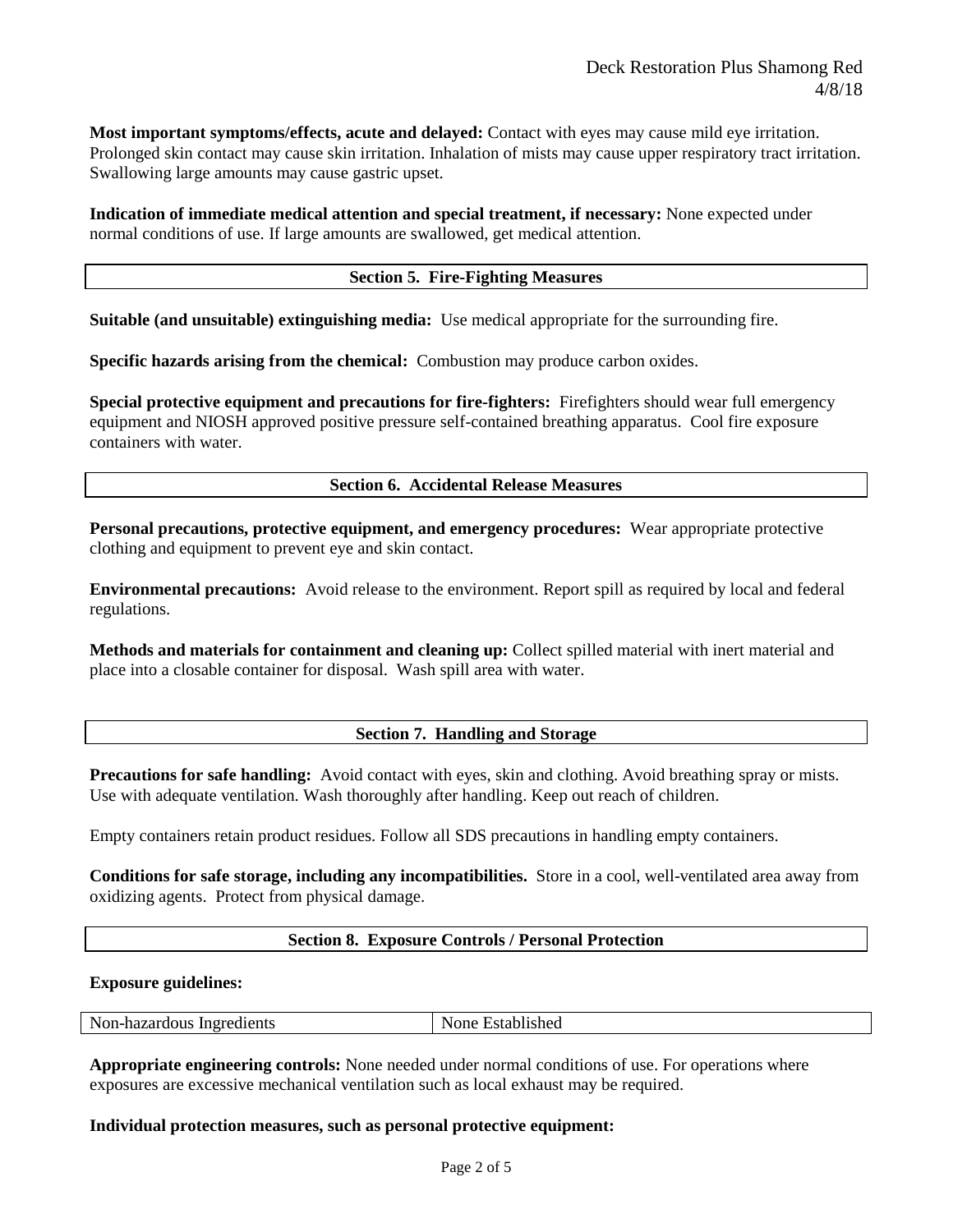**Respiratory protection**: None needed under normal use conditions with adequate ventilation. For spray application, use a NIOSH approved dust/mist respirator. Selection of respiratory protection depends on the contaminant type, form and concentration. Select in accordance with OSHA 1910.134 and good Industrial Hygiene practice.

**Skin protection:** Rubber or other impervious gloves are recommended to avoid prolonged skin contact. **Eye protection:** Chemical safety goggles are recommended if eye contact is possible. **Other:** Wear impervious clothing as needed to prevent prolonged skin contact.

## **Section 9. Physical and Chemical Properties**

**Appearance:** Red, opaque liquid **Odor:** Mild.

| <b>Odor threshold:</b> Not available                    | <b>pH</b> : 8.5                                    |
|---------------------------------------------------------|----------------------------------------------------|
| Melting point/freezing point: $32^{\circ}F(0^{\circ}C)$ | <b>Boiling point:</b> $212^{\circ}F(100^{\circ}C)$ |
| Flash point: Not flammable                              | <b>Evaporation rate:</b> Same as water             |
| <b>Flammability (solid, gas):</b> Not applicable        |                                                    |
| Flammable limits: LEL: Not applicable                   | <b>UEL</b> : Not applicable                        |
| Vapor pressure: Same as water                           | Vapor density: Same as water                       |
| <b>Relative density: 1.0</b>                            | Solubility(ies): Soluble                           |
| <b>Partition coefficient: n-octanol/water: Not</b>      | Auto-ignition temperature: Not applicable          |
| available                                               |                                                    |
| <b>Decomposition temperature:</b> Not available         | <b>VOC:</b> $4 \text{ g/L}$                        |
|                                                         |                                                    |

# **Section 10. Stability and Reactivity**

**Reactivity:** Not reactive under normal conditions of use.

**Chemical stability:** Stable

**Possibility of hazardous reactions:** None known.

**Conditions to avoid:** None known.

**Incompatible materials:** Avoid oxidizing agents and acids.

**Hazardous decomposition products:** Thermal decomposition may yield carbon oxides.

# **Section 11. Toxicological Information**

## **Acute effects of exposure:**

**Inhalation**: Mists may cause mucous membrane and upper respiratory tract irritation

**Skin Contact:** Prolonged skin contact may cause irritation.

**Eye Contact:** May cause mild irritation redness and tearing.

**Ingestion:** Swallowing may cause gastrointestinal upset and nausea.

**Chronic Effects:** None known.

**Sensitization:** None of the components are sensitizing to animals or humans.

**Germ Cell Mutagenicity:** None of the components have been shown to cause germ cell mutagenicity.

**Reproductive Toxicity:** None of the components have been shown to cause reproductive or developmental toxicity.

**Carcinogenicity:** None of the components are listed as carcinogens or suspected carcinogens by IARC, NTP, ACGIH or OSHA.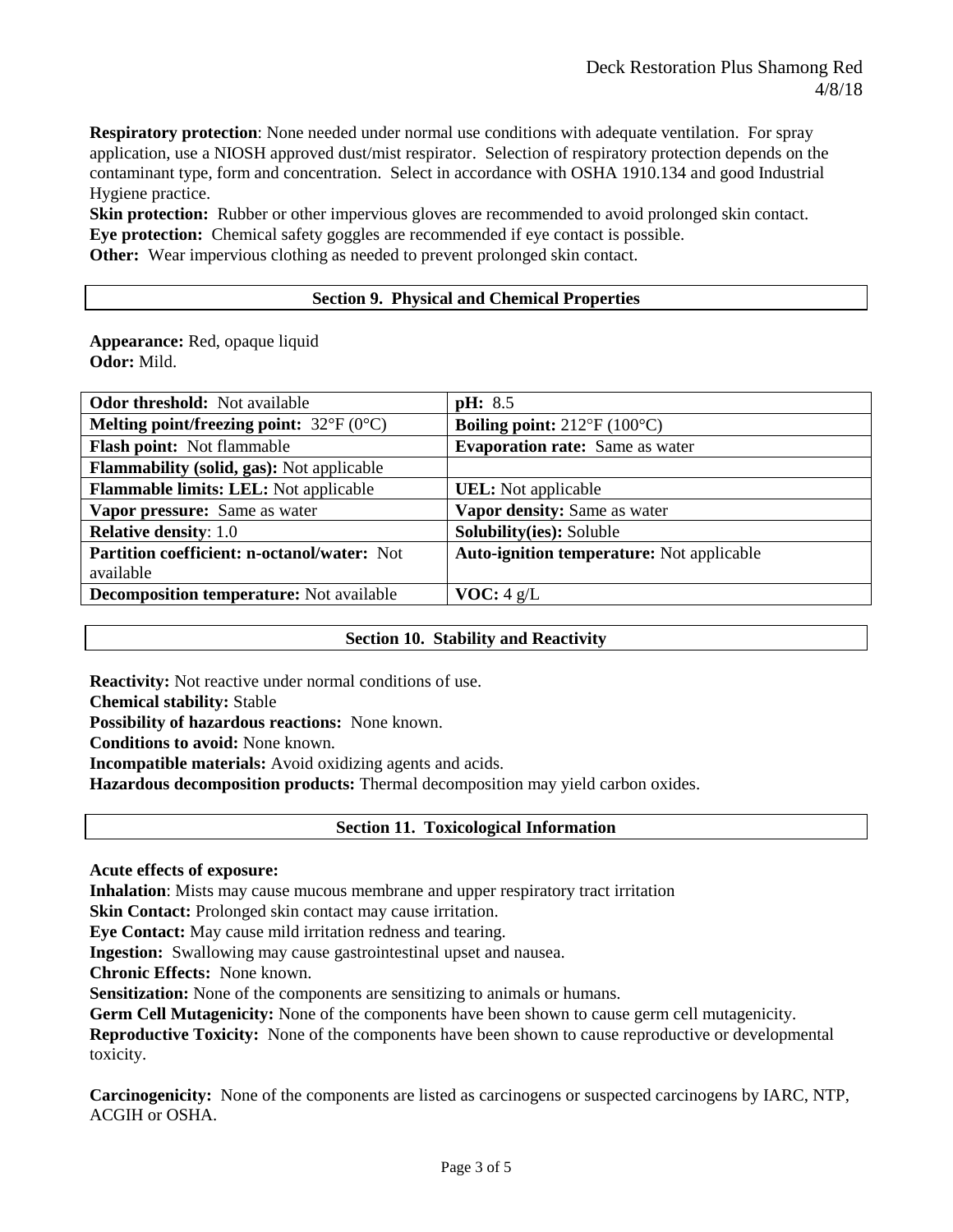## **Acute toxicity values**:

Non-hazardous Ingredient: Oral rat LD50 >5000 mg/kg, Dermal rabbit LD50>2000 mg/kg

## **Section 12. Ecological Information**

This product is not expected to be harmful to the aquatic environment.

**Ecotoxicity values:** Non-hazardous Ingredient: No data available **Persistence and degradability:** No data available **Bioaccumulative potential:** No data available. Not expected to be bioaccumulative. **Mobility in soil:** No data available. **Other adverse effects:** None known.

## **Section 13. Disposal Considerations**

Dispose in accordance with all local, state and federal regulations.

## **Section 14. Transport Information**

|            | <b>UN Number</b> | <b>Proper shipping name</b> | <b>Hazard</b><br><b>Class</b> | Packing<br>Group | <b>Environmental</b><br><b>Hazard</b> |
|------------|------------------|-----------------------------|-------------------------------|------------------|---------------------------------------|
| <b>DOT</b> |                  | Not Regulated               |                               |                  | None                                  |

**Transport in bulk (according to Annex II of MARPOL 73/78 and the IBC Code):** Not applicable – product is transported only in packaged form.

## **Special precautions:** None known

| <b>Section 15. Regulatory Information</b> |
|-------------------------------------------|
|                                           |

## **Safety, health, and environmental regulations specific for the product in question.**

**CERCLA Hazardous Substances (Section 103)/RQ:** This product is not subject to CERCLA reporting requirements as it is sold. Many states have more stringent release reporting requirements. Report spills required under federal, state and local regulations.

## **SARA Hazard Category (311/312):** Not hazardous

**EPA SARA 313:** This product contains the following chemicals regulated under SARA Title III, section 313: None

**California Proposition 65:** This product contains the following chemicals known to the State of California to cause cancer or reproductive toxicity: None

**EPA TSCA Inventory:** All of the components of this product are listed on the TSCA inventory.

## **Section 16. Other Information**

**SDS Revision History:** New SDS